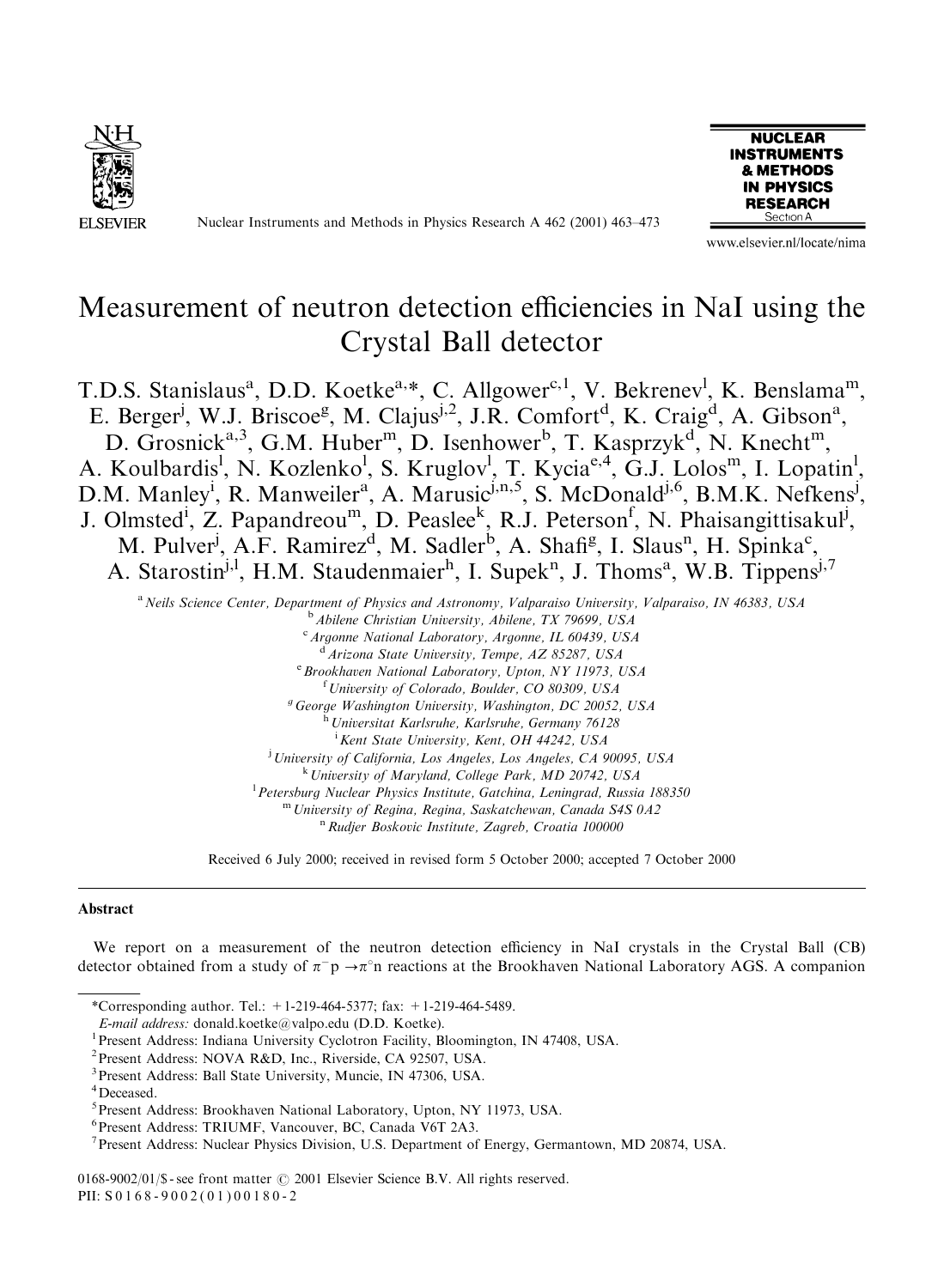GEANT-based Monte Carlo study has been done to simulate these reactions in the CB, and a comparison with the data is provided.  $\odot$  2001 Elsevier Science B.V. All rights reserved.

*PACS:* 29.40.V<sub>i</sub>; 29.85. + c; 28.20. - v

Keywords: Neutron efficiency in NaI; Neutrons in GEANT

### 1. Introduction

The Crystal Ball (CB) collaboration is engaged in a program to study  $\pi^-$  p and K<sup>-</sup> p interactions that result in final states consisting of particles that are all charge-neutral. As the name implies, we have used the CB detector, built originally at SLAC for use with colliding  $e^+e^-$  beams in SPEAR[1–4]. After four years of service in the DORIS rings at DESY [5–8], it was returned to SLAC and subsequently, in 1995, it was moved to the Brookhaven National Laboratory Alternating Gradient Synchrotron (BNL-AGS) to investigate baryon spectroscopy. After some detector refurbishing, which included upgrading the electronics and data acquisition systems and installing a liquid hydrogen target, our program of neutral hadron spectroscopy began at the AGS in 1997 with four weeks of engineering running, followed by approximately 1000 h of data collection with  $\pi^-$  and with K<sup>-</sup> beams of varying energies in 1998. The targets included liquid hydrogen, the empty cryo-flask, and solid targets of heavier nuclei.

In each of the  $\pi$ <sup>-</sup>p and K<sup>-</sup>p reactions being studied, the neutral final state consists of photons and one neutron. The presence of neutrons in the CB represents a new pattern recognition challenge not frequently encountered in prior physics applications. A good understanding of the nature of the neutron interactions in NaI and the ability to simulate these interactions in Monte Carlo programs is of central importance to this research program. The lack of information in the literature on this subject has prompted the authors to undertake a detailed study of neutron interactions in the NaI crystals in the CB using the data collected during the 1997 and 1998 running periods. Moreover, the known problem of accurately simulating hadronic interactions moved us to examine the simulation of neutron interactions in the CB.

In the following sections, we present the results of this study. We have measured the absolute neutron detection efficiency in the CB as a function of the neutron energy. In parallel, we have used GEANT [9] to simulate  $\pi$ <sup>-</sup>p and K<sup>-</sup>p interactions in the CB detector with all neutral final-state particles. A comparison of these Monte Carlo generated neutron interactions with those of neutron interactions observed in the data is presented.

# 2. The detector

The experimental setup will be described in detail in a separate publication; only the most important components will be described here. The CB detector consists of 672 optically isolated NaI crystals, forming an approximately spherical shell, with each crystal viewed by a photomultiplier tube. A drawing of the CB detector is shown in Fig. 1. The NaI crystals are truncated triangular pyramids, which have a surface area of  $11.1 \text{ cm}^2$  on the inner face 25.3 cm from the CB center. The NaI crystal length of  $40.7$  cm is 15.7 radiation lengths for the photons of interest in our studies. There are openings diametrically across the ball for the beam to enter and exit.

The target used for this study was a 10-cm-long by 10-cm-diameter cylindrical vessel filled with liquid hydrogen which was positioned at the center of the ball. The target was surrounded by a "veto" barrel'' formed of four plastic scintillation detectors, each a long segment of a cylinder. When the four scintillators were joined together they formed a cylinder positioned parallel to the axis of the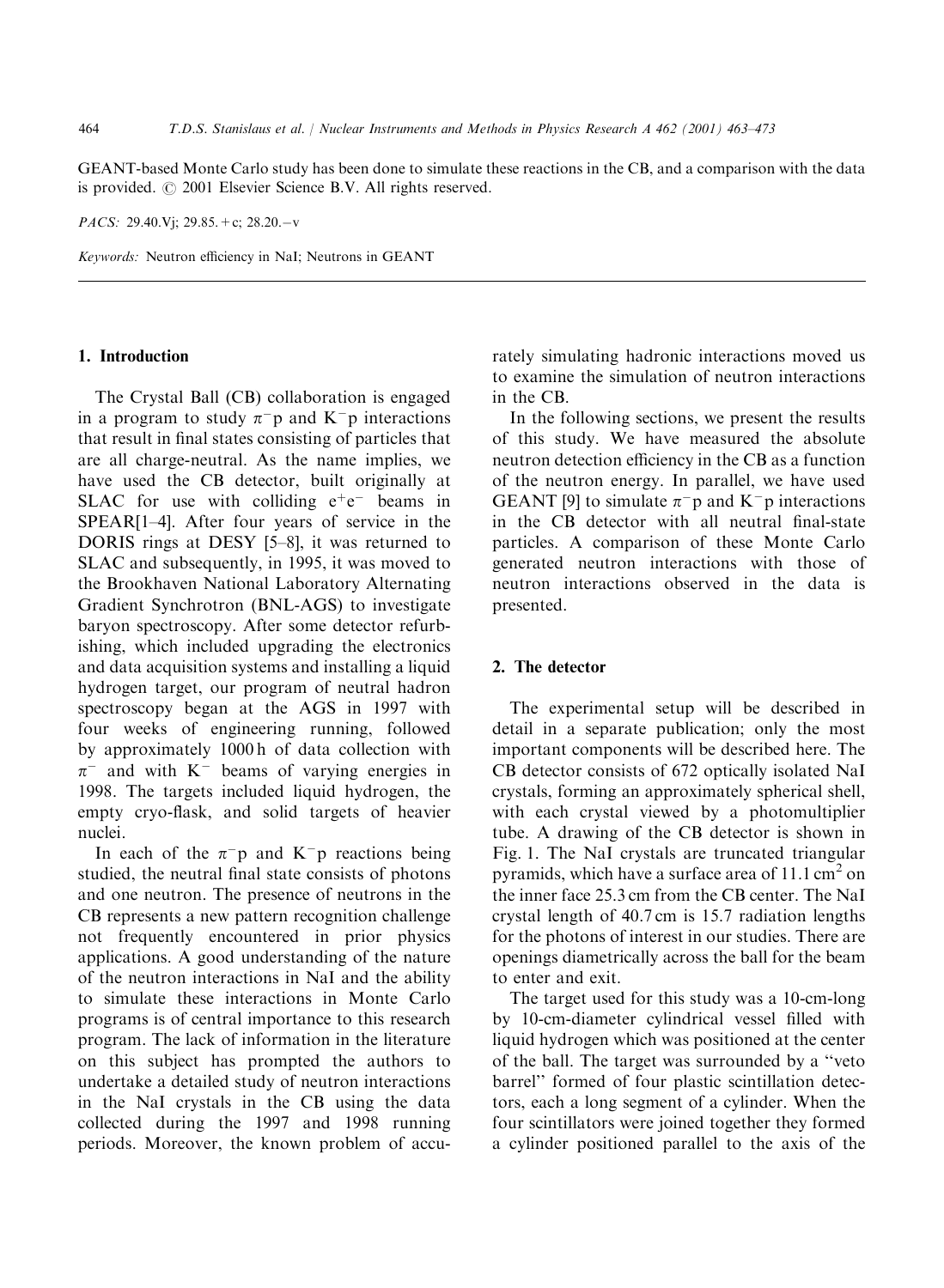

Fig. 1. A diagramatic representation of the CB is shown along with the veto barrel and the target. (The target is located inside the veto barrel.) The veto barrel is segmented into four sections along the cylinder axis with each section read out by photomultiplier tubes at both ends.

beam within the CB as shown in Fig. 1. This veto barrel extended to the entrance and exit holes in the CB. The veto barrel was employed in the trigger for the experiment to veto events when charged particles traversed the scintillators. This arrangement ensured that the energy deposited in the CB for a triggered event is due entirely to neutral particles coming from the production interaction or from the decay of neutral particles that travel only a short distance from their production.

Each crystal in the CB was energy calibrated. A 750 MeV/c  $\pi^-$  beam was used to produce the reactions  $\pi^- p \rightarrow \pi^{\circ} n$  and  $\pi^- p \rightarrow \eta n$ . The energies of the two photons from the  $\pi^{\circ}$  or the  $\eta$  decay were used to calculate the  $\pi^{\circ}$  and  $\eta$  invariant mass, respectively. The calibration procedure adjusted the gain corrections of the 672 individual NaI crystals to optimize the centroid and the width of the  $\pi^{\circ}$  and  $\eta$  invariant mass peaks. This method simultaneously aligns both the  $\pi^{\circ}$  and the *n* invariant mass peaks to within  $\sim 0.5\%$  of their accepted values.

## 3. Event selection

For this study of neutron interactions in the CB, we chose the charge exchange reaction (CEX)  $\pi^ p \rightarrow \pi^0$ n, where the  $\pi^0$  decays to two photons. Because the momentum of the incident  $\pi^-$  was known and the interaction point was assumed to be at the center of the liquid hydrogen target, the direction and energy of the outgoing neutron were calculated using the two-body kinematics once the vector momentum of the  $\pi^{\circ}$  was measured. To determine the neutron detection efficiencies, we used  $\pi^-$  beams whose momenta were 745, 720, 620, and 305 MeV/c. At 745 MeV/c, essentially the maximum  $\pi^-$  beam momentum available in the C6 line at the AGS, the most energetic neutrons from the CEX reaction emerged with  $\sim$  420 MeV kinetic energy. (The radiative process  $\pi^- p \to n\gamma$  has essentially the same maximum neutron energy.) In this report, we have limited our study to neutrons whose kinetic energies are  $\leq 250$  MeV; above this value the number of events in our sample decreased dramatically because the forward-going neutrons disappear through the beamexit opening and surrounding crystals.

The final state for the CEX reaction, if fully detected in the CB, appeared as three ''clusters'' of NaI crystals in which energy had been deposited: an electromagnetic shower from each of the two photons and a neutron-induced hadronic shower. Occasionally, the primary neutron scattered in a NaI crystal and the scattered neutron interacted in another NaI crystal producing an additional cluster. These four cluster events were also included in the analysis and, as seen in Table 1, occurred in  $\sim 10\%$  of the events. In the CB analysis, a ''cluster'' is defined as 13 (or 12) adjacent NaI crystals surrounding and centered on the crystal with the largest deposited energy. To be included in the cluster, a NaI crystal was required to have a minimum deposited energy of2 MeV. In some CEX reactions, one or more of these clusters was unobserved because a photon left through the beam-entrance or beam-exit opening in the CB, or because the neutron may have left through the beam exit opening or may have been undetected in the NaI. An event with less than two clusters was excluded from the sample because it would have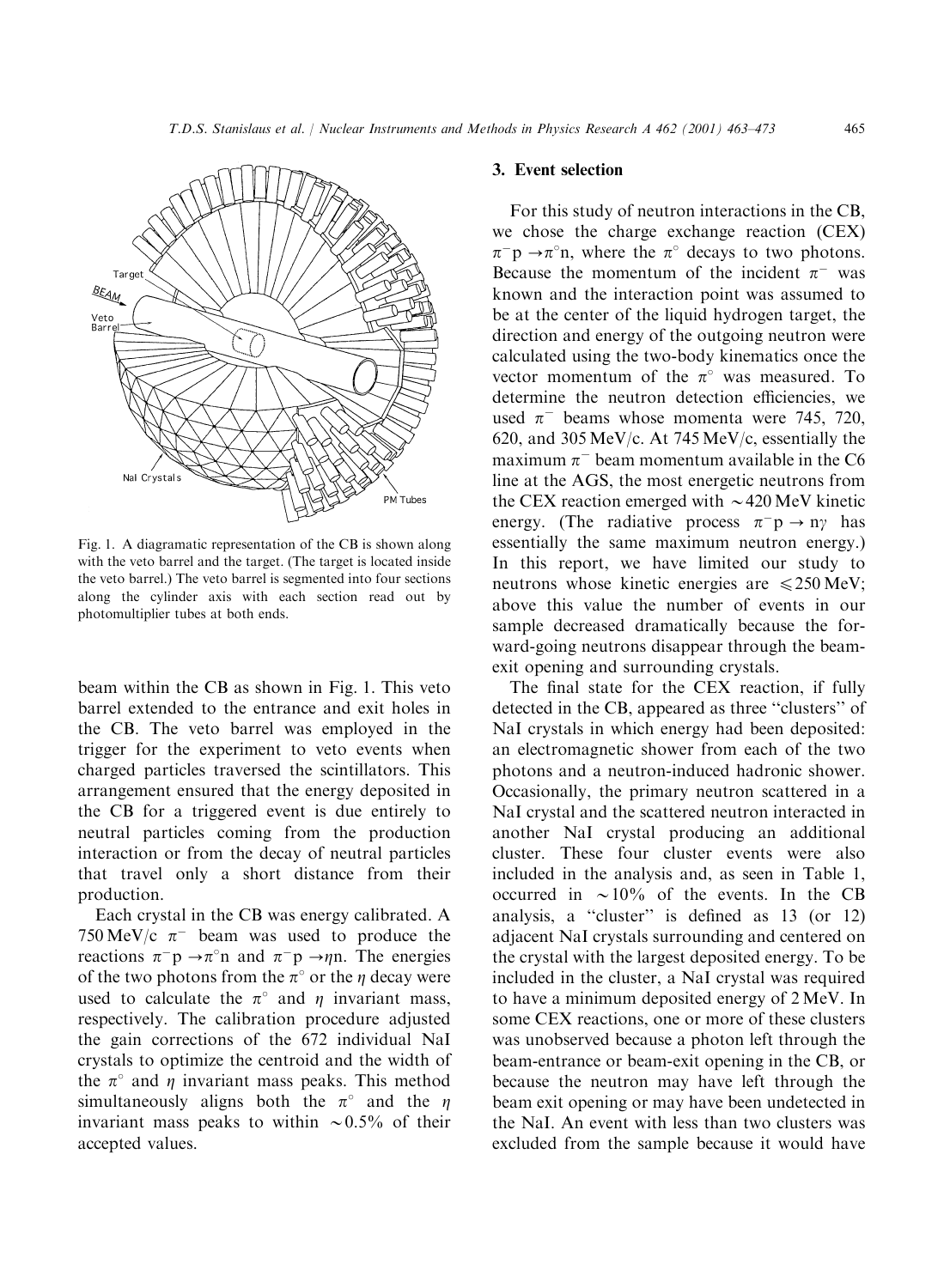|  | г |  |
|--|---|--|
|--|---|--|

|            | 400640     |                                                                                                |               |
|------------|------------|------------------------------------------------------------------------------------------------|---------------|
|            | 120728     |                                                                                                |               |
|            | 99347      |                                                                                                |               |
|            | 58996      |                                                                                                |               |
| 27729      |            |                                                                                                |               |
|            | 14342      |                                                                                                |               |
|            |            |                                                                                                |               |
| 2 Clusters | 3 Clusters | 4 Clusters                                                                                     | $>4$ Clusters |
| 7854       | 5539       | 866                                                                                            | 83            |
| 7746       | 4578       | 590                                                                                            |               |
|            | 4100       | 455                                                                                            |               |
|            |            | a. Events remaining after cuts for the selection of CEX events (threshold = $20 \text{ MeV}$ ) |               |

insufficient information to reconstruct the CEX event for these studies. To be included in the list of observed clusters, a minimum energy (threshold) of20 MeV was required to have been deposited in at least one NaI crystal in the cluster. (While a parallel study was done for a threshold energy of 10 MeV, all our results reported here are for a cluster threshold energy of 20 MeV unless explicitly noted below.) For each observed cluster, the total energy in the cluster was recorded, along with an optimized estimate of the particle direction between the primary interaction point and the cluster center. The cluster center was determined by an algorithm that weighted the individual NaI crystal positions by the energy detected in each crystal. From this information, the vector momentum of the particle that produced the cluster was calculated. Events in which the vector momenta for any two clusters were within  $30^{\circ}$  of each other were removed from the sample because the two clusters would likely share energy in an unknown way as clusters overlapped.

To reconstruct the vector momentum of the outgoing  $\pi^{\circ}$ , each observed cluster was assumed to have been due to a photon interaction. The measured 4-momenta of these assumed photons were combined in pairs to calculate the invariant mass of the pair. Fig. 2 shows the invariant mass spectrum of all such combinations of two (photon) clusters giving clear evidence of a  $\pi^{\circ}$  mass peak. Those invariant masses, which were not consistent with the  $\pi^{\circ}$  mass, were due to a cluster pair that may have included a neutron interaction, or may



Fig. 2. The invariant mass of all two-photon clusters shows clear evidence for a  $\pi^{\circ}$  mass peak on a continuous background. A Gaussian fit to the  $\pi^{\circ}$  mass peak gives a FWHM of 29.4 MeV and a centroid of 134.6 MeV.

have arisen from a  $\pi^- p \rightarrow \eta X$  interaction. Additional background came from other final states in which some photons exited through the beamentrance or beam-exit openings in the CB. In those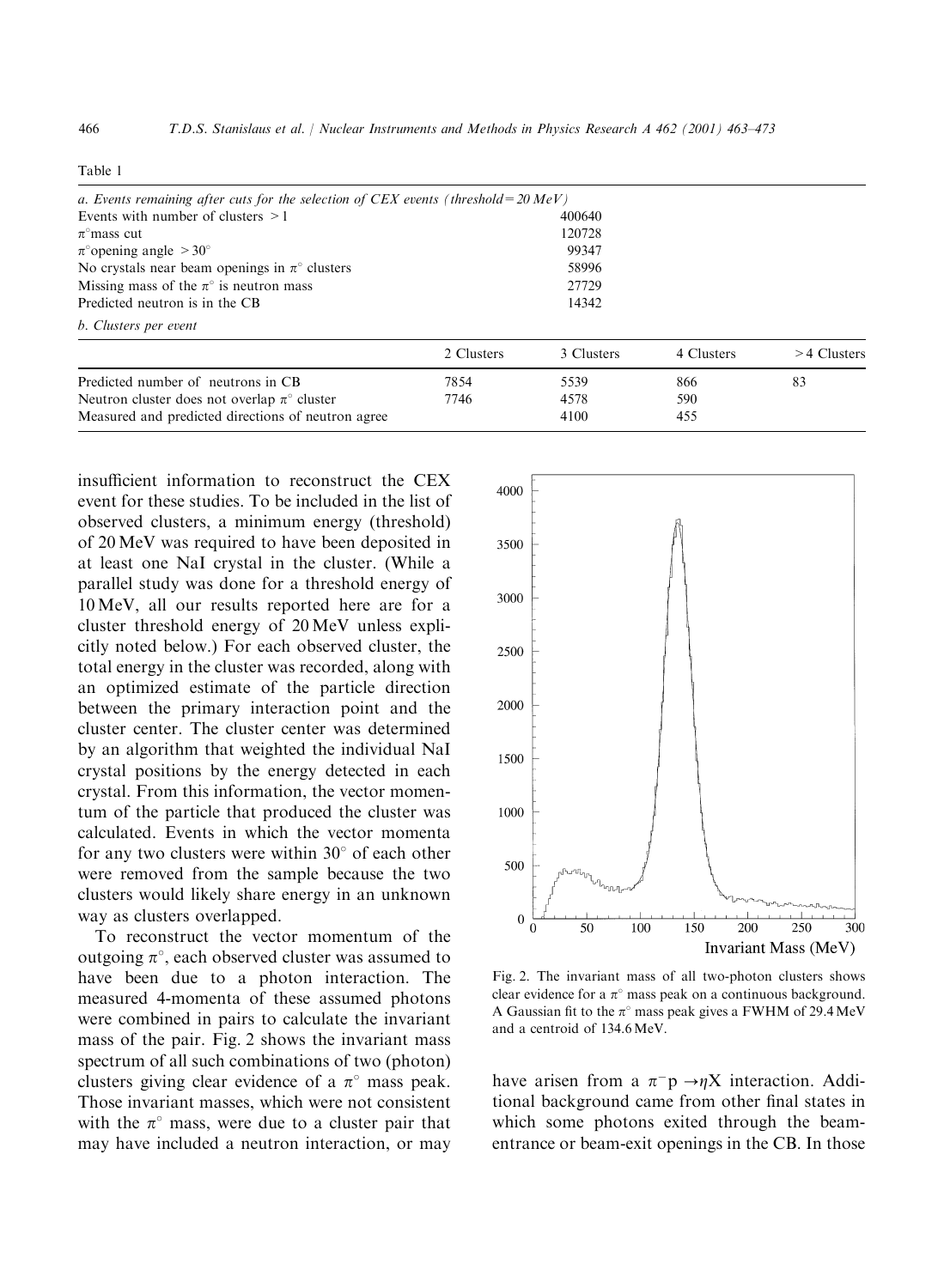relatively few events for which more than one combination of two clusters gave an invariant mass consistent with a  $\pi^{\circ}$ , each  $\pi^{\circ}$  was fully analyzed as described below.

In Fig. 3, we show the two-photon invariant mass spectrum for Monte Carlo simulated CEX events, which compares favorably with the corresponding two-photon invariant mass peak in Fig. 2 from our data. The FWHM of both peaks is 29.3 MeV, due in part to the assumption that the  $\pi$ <sup>-</sup>p interactions took place at the geometric center of the hydrogen target when, in fact, the  $\pi$ <sup>-</sup>p interaction points were distributed over the volume of the target.

For each  $\pi^{\circ}$  event in Fig. 2, whose  $\pi^{\circ}$  mass was in the range 110–160 MeV, we calculated the missing mass (MM) in the reaction  $\pi^- p \rightarrow \pi^0 X$ , which we have plotted in Fig. 4. A clearly defined peak near the neutron mass is observed with a



Fig. 3. The invariant mass of two-photon clusters simulated in the GEANT-based Monte Carlo. The FWHM of the  $\pi^{\circ}$  mass peak is 29.2MeV with the centroid at 134.7MeV, in good agreement with the fitted results shown in Fig. 2.



Fig. 4. The missing mass for the reaction  $\pi^-$ p  $\rightarrow \pi^0$ X is shown here for all events from Fig. 2 whose  $\pi^{\circ}$  invariant mass was in the range 110–160 MeV. Events in the peak within  $+50$  MeV of the neutron mass were deemed to be consistent with the CEX reaction  $\pi^-$  p  $\rightarrow \pi^{\circ}$ n and were therefore included in our sample for neutron studies in the Crystal Ball.

FWHM of 39 MeV. For all events in Fig. 2 whose MM is in the range  $890 \,\text{MeV} < 990 \,\text{MeV}$ , i.e., broadly consistent with being a neutron, we have plotted the reconstructed  $\pi^{\circ}$  momentum versus the reconstructed  $\pi^{\circ}$  polar angle, measured with respect to the  $\pi^-$  beam direction in Fig. 5a. It is clear that these events are entirely consistent with the two-body kinematics associated with the CEX reaction ( $\pi^-$ p  $\rightarrow \pi^{\circ}$ n). The width of the band is a measure of our kinematic resolutions. For the same event sample shown in Fig. 5a, we have plotted the reconstructed  $\pi^{\circ}$  mass in Fig. 5b. Comparison of this  $\pi^{\circ}$  mass peak with that shown in Fig. 2 demonstrates how the cut on the neutron MM has selected the  $\pi^{\circ}$  corresponding to the CEX reaction. For our neutron detection efficiency studies, an acceptable  $\pi^{\circ}$  mass must fall in the range 119 MeV  $\leq m_{\pi} \leq 151$  MeV, which is  $\pm 1.5\sigma$ .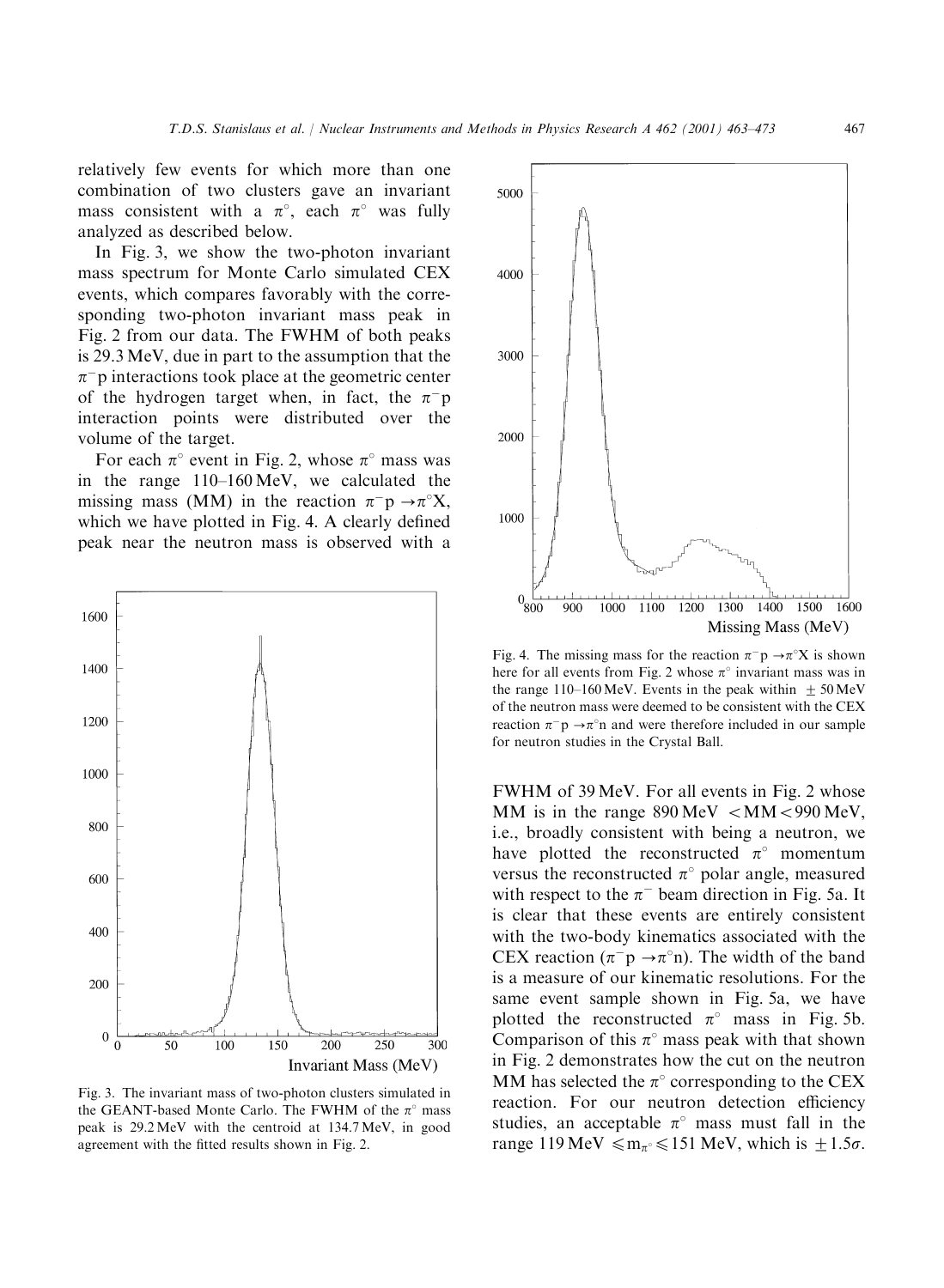

Fig. 5. For all events in Fig. 2, whose missing mass was within  $\pm 50$  MeV of the neutron mass, the reconstructed  $\pi^{\circ}$  momentum is plotted versus its reconstructed polar angle in (a) showing the evident two-body kinematics for the CEX reaction. In (b) the  $\pi^{\circ}$  mass is plotted for those events in Fig. 5a, showing a very small background under the  $\pi$ <sup>o</sup> mass peak. The CEX events used for neutron detection efficiencies had an invariant mass within  $\pm 1.5\sigma$  of the  $\pi^{\circ}$  mass.

In Fig. 5b there is a small, flat background whose magnitude under the  $\pi^{\circ}$  mass peak (1–2% of the events in the peak) is consistent with the estimated number of background events under the neutron peak (890 MeV  $\langle$  MM $\langle$ 990 MeV). These background events are either not CEX events or are CEX events in which a cluster is mis-identified, but which, given the kinematic information available, are unable to be separated from true CEX events and therefore, constitute a small contamination in our CEX sample.

The two-body kinematics also allowed us to calculate the expected polar and azimuthal angles  $(\theta, \phi)$  for the outgoing neutron once the vector momentum of the  $\pi^{\circ}$  was known. Those events whose predicted angles for the outgoing neutron projected it out the beam-exit opening in the CB were removed from the analysis because the neutron could not have been detected in the CB.

If a cluster of NaI crystals with at least one crystal above the threshold energy was observed within  $+3\sigma$  of the predicted angles  $\theta$  and  $\phi$ , we assumed the cluster to have originated from neutroninduced hadronic interactions. In Fig. 6, we show the distribution of the differences between the predicted and the observed neutron polar and azimuthal angles for those events with three clusters. It is clear that cuts described above have retained events that are consistent with the assumed  $\pi^- p \rightarrow \pi^{\circ} n$  reaction. The effects of the foregoing cuts on our event selection are shown in Table 1.

#### 4. Neutron detection efficiency

The neutron detection efficiency in the CB was defined as the ratio of the number of observed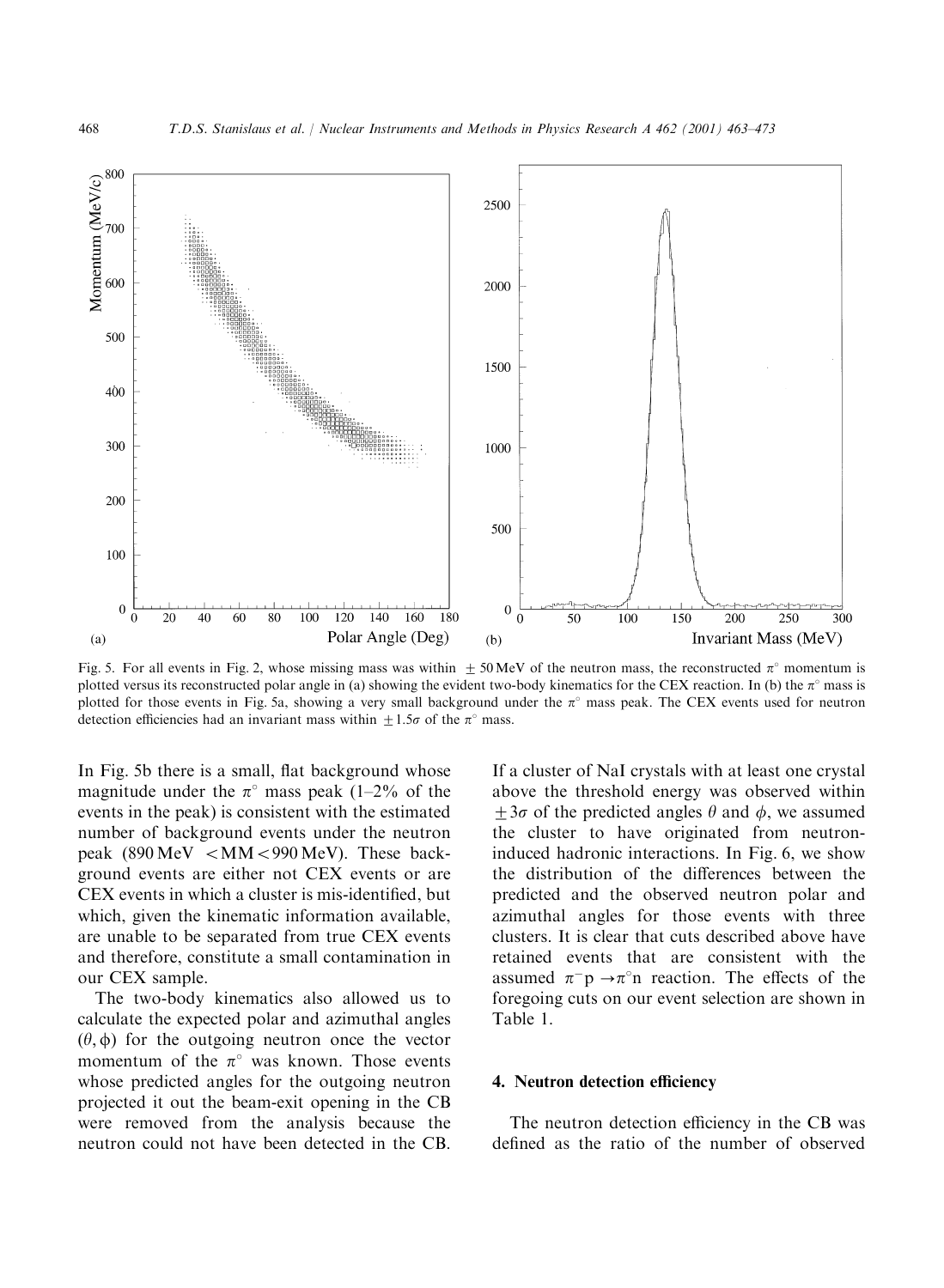

Fig. 6. For both polar and azimuthal angles, we show the distribution of the difference between the calculated and measured angles for the neutrons from the CEX reaction. Events were included in the analysis if the difference in both angles was less than  $\pm 3\sigma$ . Fig. 7. (a) The neutron detection efficiency obtained from data

neutron-induced clusters, satisfying the cluster threshold energy cut and angle cuts described above, divided by the total number of CEX reactions in our sample for which the neutron could have been detected. This neutron detection efficiency as determined from our data is shown as a function of the incident neutron energy in Fig. 7a (Fig. 7b) for a cluster threshold-energy of 20 MeV (10 MeV) and is tabulated in Table 2. The errors given are statistical errors only. We estimate a 1–2% systematic uncertainty in the energy-dependent neutron detection efficiency attributed to uncertainties in the estimated neutron energy and to the cuts imposed. A mis-estimation of the neutron energy, as determined from the measured  $\pi^{\circ}$  and the two-body kinematics will have little effect on the reported neutron detection efficiencies at the higher neutron energies because the efficiency is nearly flat in this region. The systematic effects due to the choice of the cuts on the  $\pi^{\circ}$  and the neutron mass were estimated by



and from Monte Carlo is displayed as a function of the neutron energy incident on the NaI, with a 20 MeV cluster energy threshold used in the analysis. The Monte Carlo events were simulated using the FLUKA/GHEISHA codes in GEANT. The neutral-hadron cutoff was set to 2 MeV in the Monte Carlo. (b) The same plot as in Fig. 7a except that a 10MeV cluster energy threshold was used in the analysis.

altering the cuts by as much as 50% each. The net effect of these altered cuts was to change the average neutron detection efficiency by less than  $1\%$  of the measured value.

The observed reduced efficiency at low neutron energies is likely due to the lower probability that a neutron interaction will deposit sufficient energy in a single crystal so as to exceed the requisite 20- MeV (10-MeV) threshold energy. As the incident neutron energy increases, the probability of an interaction depositing energy in a crystal above the threshold energy increases. However, as the neutron energy increases, the probability that the neutron will traverse the NaI crystal without interaction also increases. These two competing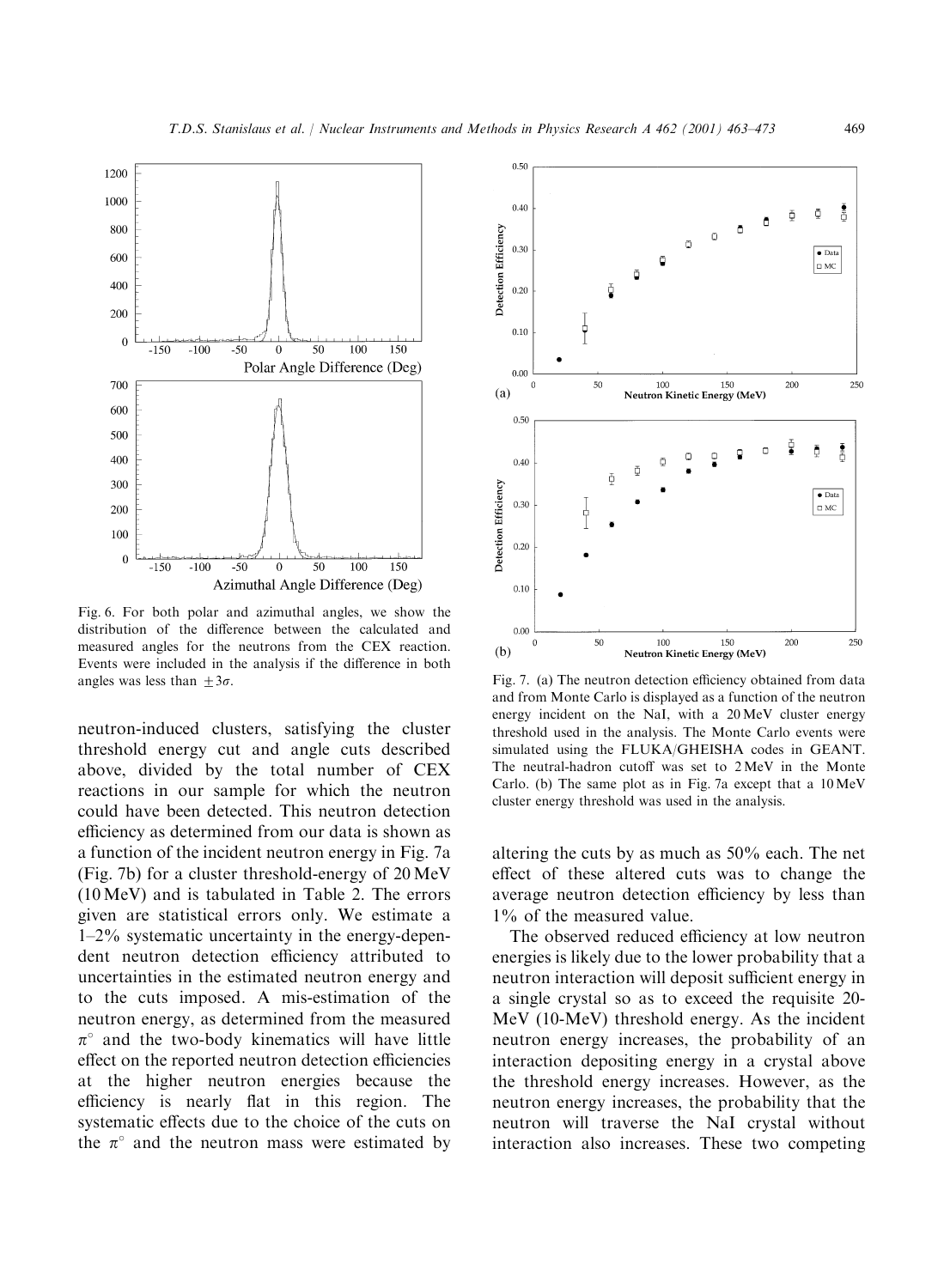Table 2 Measured neutron detection efficiencies in NaI in the CB for a 20MeV energy threshold and a 10 MeV threshold

| Neutron<br>energy | 20 MeV Threshold |          | 10 MeV Threshold |          |  |
|-------------------|------------------|----------|------------------|----------|--|
|                   | Efficiency       | $\sigma$ | Efficiency       | $\sigma$ |  |
| 20                | 0.035            | 0.002    | 0.088            | 0.002    |  |
| 40                | 0.106            | 0.003    | 0.182            | 0.003    |  |
| 60                | 0.189            | 0.006    | 0.254            | 0.006    |  |
| 80                | 0.233            | 0.005    | 0.308            | 0.005    |  |
| 100               | 0.267            | 0.005    | 0.336            | 0.005    |  |
| 120               | 0.312            | 0.005    | 0.380            | 0.005    |  |
| 140               | 0.333            | 0.005    | 0.396            | 0.005    |  |
| 160               | 0.354            | 0.005    | 0.414            | 0.006    |  |
| 180               | 0.373            | 0.006    | 0.428            | 0.006    |  |
| 200               | 0.383            | 0.008    | 0.427            | 0.008    |  |
| 220               | 0.388            | 0.008    | 0.433            | 0.008    |  |
| 240               | 0.403            | 0.009    | 0.437            | 0.009    |  |

effects appear to be approximately equal for the higher energy neutrons in our sample, thereby producing a plateau in the neutron detection efficiency between 35% and 40% as seen in Fig. 7.

In Fig. 8, we show the neutron detection efficiencies obtained from the four different data sets at four different  $\pi^-$  beam momenta, indicating good agreement between the data sets used to obtain the overall neutron detection efficiencies shown in Fig. 7.

#### 5. The Monte Carlo simulation

In our GEANT-based Monte Carlo simulation, particles were propagated through the detector, simulating their interactions in the NaI crystals. For the electromagnetic interactions, GEANT used the EGS4 simulation code [10]. In Fig. 9, the number of crystals per cluster in the CB for photon showers in the data is compared with the same quantity obtained from the GEANT simulation. The agreement between these distributions worsened as the EGS4 cutoff energy for the photon showers was increased, requiring us to use a low cutoff energy (10 keV). (The ''cutoff energy'' in EGS4 is that energy at which EGS4 will cease to follow a particle and will, at that location, deposit all of the remaining particle energy.) Using



Fig. 8. The neutron detection efficiency obtained from the four data sets at four momenta are shown to illustrate the internal consistency of our analysis.



Fig. 9. The multiplicity distribution of crystals per cluster is given for photon interactions in NaI as measured with CEX events in our data. For comparison, the same quantity is shown for the GEANT simulation of photon interactions from CEX events as the dashed line. The agreement is a good one.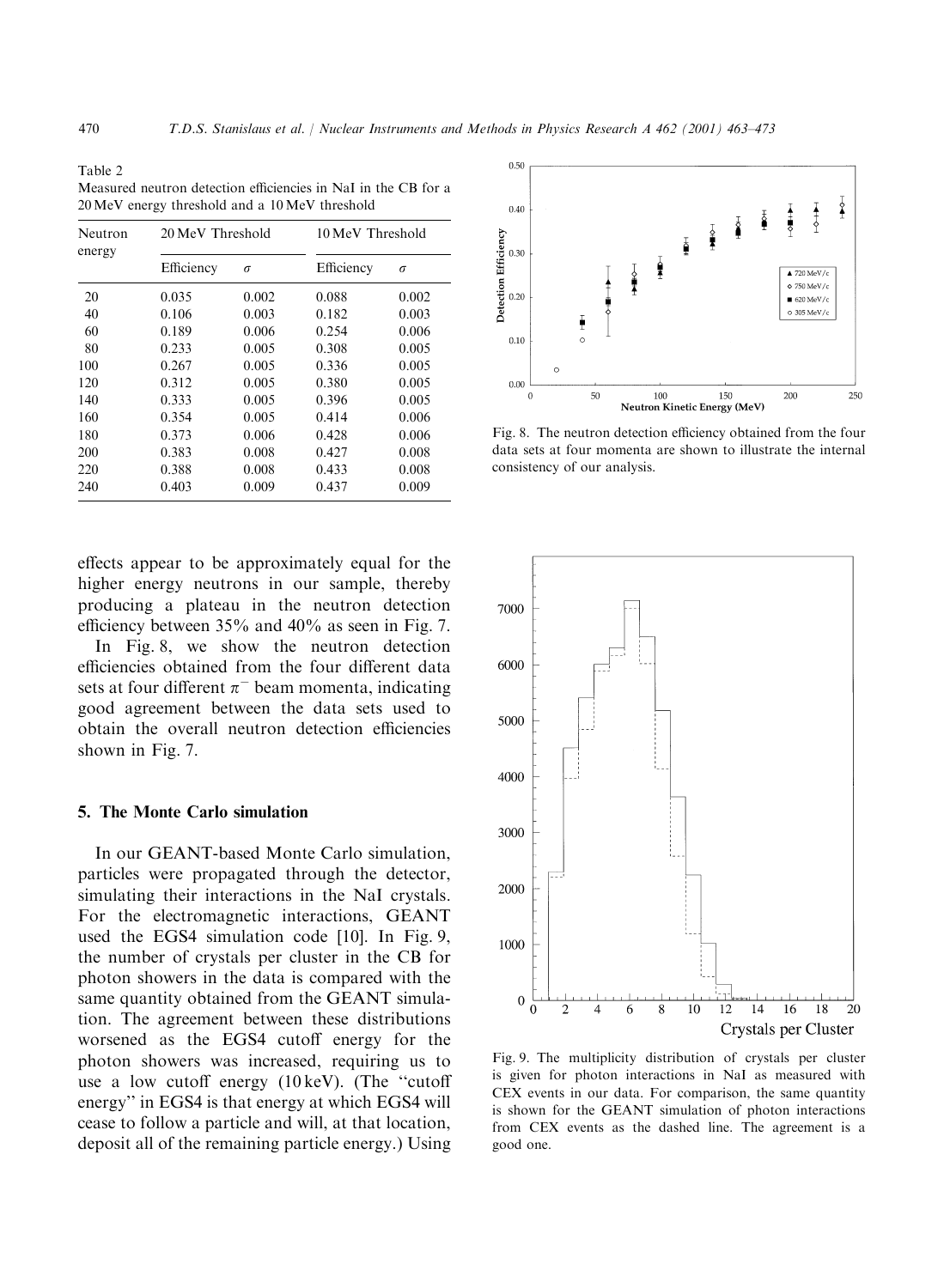a low cutoff energy caused the Monte Carlo simulations to be CPU intensive.

For the neutron interactions in NaI, we tested several simulation codes. In GEANT, the default neutral hadron simulation code is called GHEISHA [11]. We found that we were unable to achieve satisfactory agreement with data by using this code alone. If, however, we used FLUKA [12] for neutrons above 20 MeV, and GHEISHA for neutrons below 20 MeV, much better agreement was achieved. We also studied two other combinations: GCALOR/MICAP (neutrons above/below 20 MeV), and FLUKA/ MICAP (neutrons above/below 20 MeV) [13,14]. Overall, these latter two combinations produced less favorable agreement between data and simulation than the FLUKA/GHEISHA combination.

In Fig. 7a (Fig. 7b), we show the neutron detection efficiency for a threshold of 20 MeV (10 MeV) in our analysis. The Monte Carlo events were generated by using a neutral-hadron cutoff energy of 2.0 MeV in FLUKA/GHEISHA, a value that was found to produce the optimal agreement between the data and the Monte Carlo efficiencies. (The ''neutral hadron cutoff energy'' is that energy at which the neutron simulation code ceases to follow the neutron and deposits all of its remaining energy at that location.) Smaller values of this neutral-hadron cutoff energy caused the neutron detection efficiency for Monte Carlo generated events to decrease systematically at all neutron incident energies, thereby moving the Monte Carlo efficiencies below those obtained from the data at all but the lowest neutron energies. While the agreement between the data and the Monte Carlo in Fig. 7a is remarkably good, we regard this as rather fortuitous and not a reflection of the physics agreement between the simulation and the data. It is seen, for example, in Fig. 7b that the agreement at low neutron incident energies becomes dramatically worse when a cluster-energy threshold of 10 MeV is used instead of 20 MeV (Fig. 7a). One implication is that there is a small residual energy deposited in the neutron cluster in the Monte Carlo simulation that has relatively little effect on the overall efficiency for neutrons of higher energy, but which is seen to affect the efficiency from the simulation dramatically as the neutron energy is reduced. In fact, this ''excess energy'' was observed in the FLUKA/GHEISHA neutron simulations which we performed and its origin is not understood at this time.

#### 6. Neutron interaction characteristics

For those neutrons which we detected in the CB, we have plotted in Fig. 10 the measured energy in the neutron cluster versus the neutron energy predicted by the two-body kinematics. It is evident that most of the events have considerably less measured energy than that predicted, implying that not all of the neutron energy was contained in the cluster. This energy inefficiency is understood in terms of processes such as neutron scattering in which the neutron leaves the cluster



Fig. 10. The neutron detected energy is plotted versus the calculated neutron energy computed from the two-body kinematics for the CEX reaction. A general energy inefficiency is evident and is discussed in the text.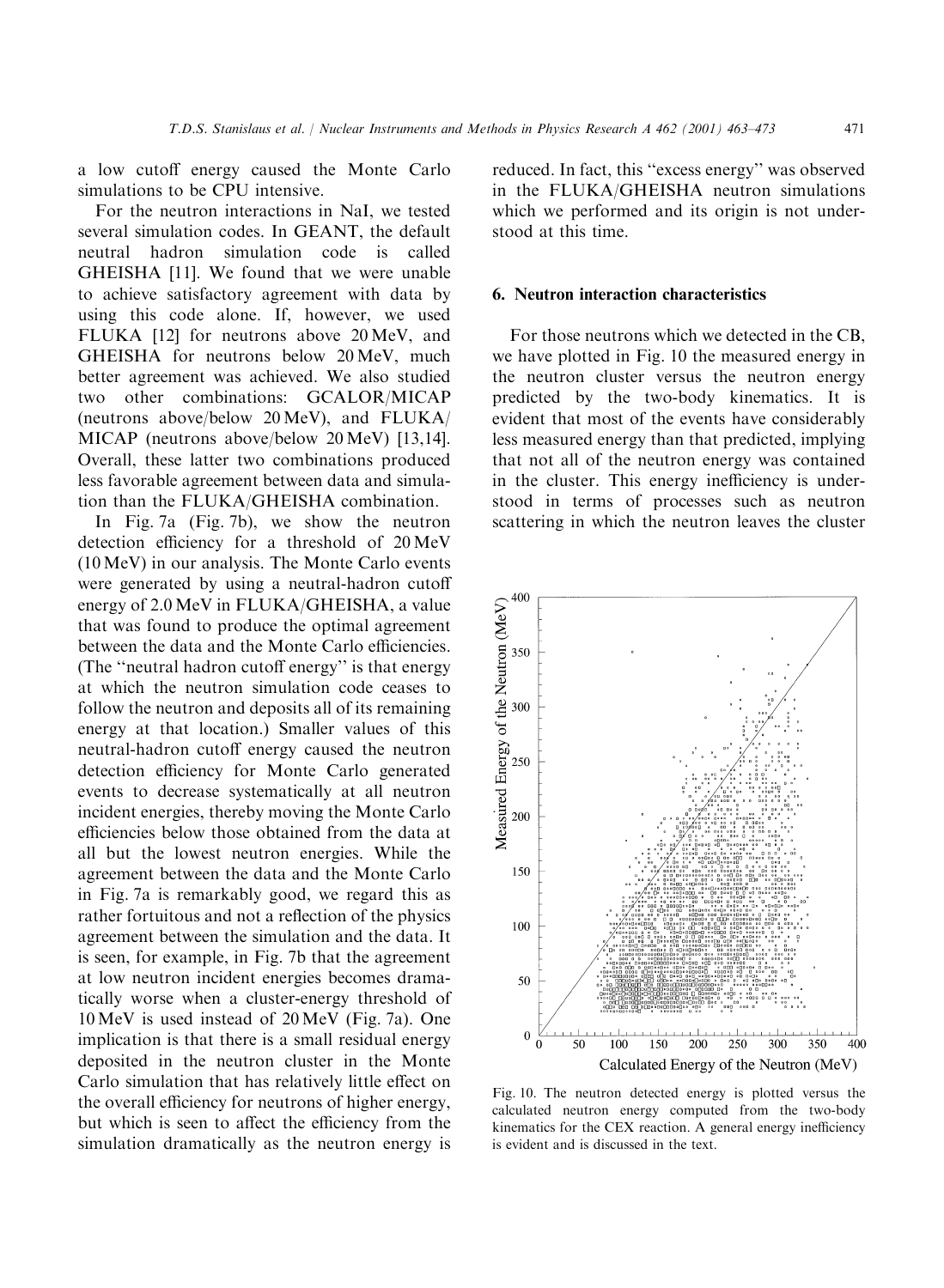with a sizable fraction of the incident energy. We also note that, because the energy calibration of the NaI crystals was done with photoninduced showers and not with hadronic-induced showers, some disagreement between the predicted neutron energy and the energy measured may be expected.

In Fig. 10, we also see some events that lie above the equal-energy line, i.e., the detected neutron energy exceeds the neutron energy obtained by kinematics. The band of events which lie above, but near the equal-energy line reflects energy measurement fluctuations, also observed in our simulations. The few events far from the equal



Fig. 11. We show the crystal multiplicity per cluster for neutron-induced events as measured in our CEX data as the solid line, and as simulated CEX events in the GEANT Monte Carlo with the FLUKA/GHEISHA neutron simulation codes as the dashed line. There is a systematic shift of one crystal per cluster on average placing the Monte Carlo multiplicities higher than those from the data. Moreover, the agreement depends on the choice of the neutral-hadron cutoff energy.

energy line may reflect the small background in our sample noted earlier.

In Fig. 11, we show the crystal multiplicity per cluster for neutron-induced events as measured in our data and as simulated in GEANT with the FLUKA/GHEISHA neutron simulation codes. In both plots, we have imposed a 20 MeV cluster energy threshold. The agreement between these distributions, however, depends on the choice of the neutral-hadron cutoff energy which here is 2.0 MeV, and for which we observe a systematic shift of 1 crystal per cluster higher for the Monte Carlo than for the data. To investigate whether this disagreement is a function of the neutron energy, we made comparable plots of the crystal multiplicity for the data and the Monte Carlo with neutrons selected in 50 MeV bins across our neutron energy spectrum. The larger crystal multiplicity in the Monte Carlo, seen in Fig. 11, is observed in each neutron energy bin, indicating that this disagreement is not a function of the neutron energy.

## 7. Discussion and conclusions

We have measured the neutron detection efficiency in the CB NaI detector for neutrons in the range 30–250 MeV incident energy under the conditions described above. In addition, we have reported on the features of the neutron interaction in the adjacent NaI crystals forming clusters of energized crystals.

A previous measurement of neutron detection efficiencies in a NaI detector system was reported by Dunphy et al. [15,16]. The overall shape of their efficiency curve is very much the same as the ones we show in Fig. 7. However, for comparable incident neutron energies, their reported neutron detection efficiencies are  $\sim 20\%$  larger than those we have measured. We believe this difference can be understood in terms of the geometry of the NaI detectors in the two experiments. In both experiments, a threshold of 10 MeV was used. However, in the case of Dunphy et al., a large fraction of the hadron-induced shower is contained in their NaI crystal(s) used for the 10-MeV threshold discrimination. In the CB, the 10-MeV threshold is applied